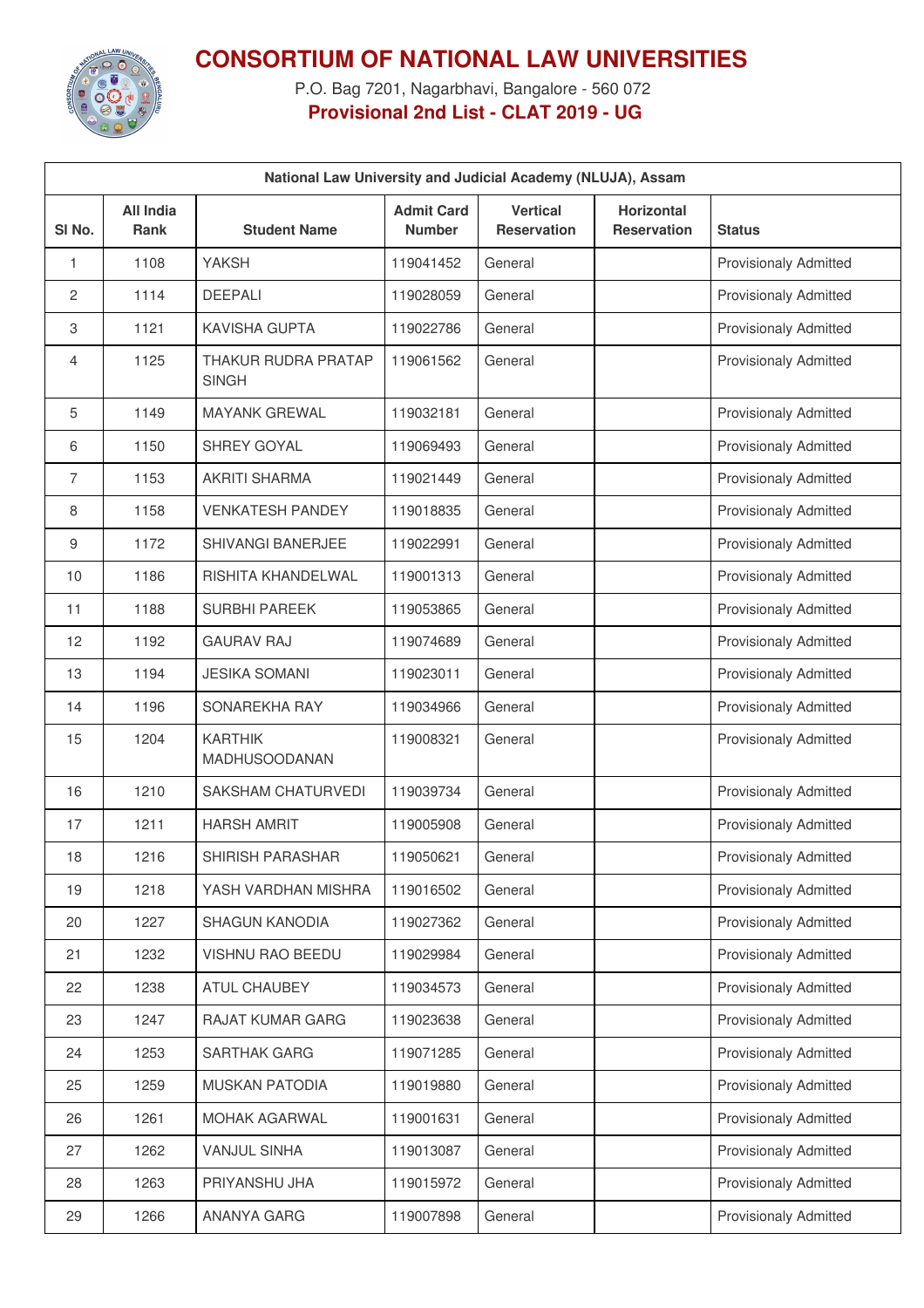| National Law University and Judicial Academy (NLUJA), Assam |                                 |                                  |                                    |                                       |                                         |                              |
|-------------------------------------------------------------|---------------------------------|----------------------------------|------------------------------------|---------------------------------------|-----------------------------------------|------------------------------|
| SI <sub>No.</sub>                                           | <b>All India</b><br><b>Rank</b> | <b>Student Name</b>              | <b>Admit Card</b><br><b>Number</b> | <b>Vertical</b><br><b>Reservation</b> | <b>Horizontal</b><br><b>Reservation</b> | <b>Status</b>                |
| 30                                                          | 1267                            | YAALESH BAJAJ                    | 119006955                          | General                               |                                         | <b>Provisionaly Admitted</b> |
| 31                                                          | 1283                            | ASTHA MADAN GROVER               | 119056880                          | General                               |                                         | <b>Provisionaly Admitted</b> |
| 32                                                          | 1284                            | NISHITA MOHAPATRA                | 119013730                          | General                               |                                         | <b>Provisionaly Admitted</b> |
| 33                                                          | 1290                            | ABHISHEK MOHANDAS<br><b>NAIR</b> | 119021954                          | General                               |                                         | <b>Provisionaly Admitted</b> |
| 34                                                          | 1291                            | NISHTHA MAHAPATRA                | 119022593                          | General                               |                                         | <b>Provisionaly Admitted</b> |
| 35                                                          | 1292                            | <b>LOVIKA</b>                    | 119022718                          | General                               |                                         | <b>Provisionaly Admitted</b> |
| 36                                                          | 1294                            | AMRUTH SOMASHEKAR<br><b>RAO</b>  | 119017356                          | General                               |                                         | <b>Provisionaly Admitted</b> |
| 37                                                          | 31022                           | SWASWATA DAS                     | 119052245                          | SC-AS                                 | GC-AS                                   | <b>Provisionaly Admitted</b> |
| 38                                                          | 31908                           | <b>SHAMBHU KARMAKAR</b>          | 119067607                          | General                               | PWD <sup>*</sup>                        | <b>Provisionaly Admitted</b> |
| 39                                                          | 37524                           | ROHIT BHALLA                     | 119066450                          | General                               | PWD <sup>*</sup>                        | <b>Provisionaly Admitted</b> |
| 40                                                          | 42300                           | <b>DEBORA DAIMARI</b>            | 119027906                          | ST-AS                                 | GC-AS                                   | <b>Provisionaly Admitted</b> |
| 41                                                          | 42768                           | PRIYAKSHI SONOWAL                | 119019467                          | ST-AS                                 | GC-AS                                   | <b>Provisionaly Admitted</b> |

**Note: 3 seats will be allotted later**

## **Status of provisionally admitted students in the first list - UG**

| National Law University and Judicial Academy (NLUJA), Assam |                          |                        |                                    |                                       |                                         |                    |
|-------------------------------------------------------------|--------------------------|------------------------|------------------------------------|---------------------------------------|-----------------------------------------|--------------------|
| SI <sub>No.</sub>                                           | All India<br><b>Rank</b> | <b>Student Name</b>    | <b>Admit Card</b><br><b>Number</b> | <b>Vertical</b><br><b>Reservation</b> | <b>Horizontal</b><br><b>Reservation</b> | <b>Status</b>      |
| $\mathbf{1}$                                                | 968                      | DEEKSHA DHINGRA        | 119035769                          | General                               |                                         | Vacant             |
| 2                                                           | 969                      | <b>ARSH SINGH</b>      | 119027808                          | General                               |                                         | Vacant             |
| 3                                                           | 971                      | ARMAAN ARORA           | 119043088                          | General                               |                                         | Vacant             |
| $\overline{4}$                                              | 972                      | ANUBHUTI JAIN          | 119057275                          | General                               |                                         | Vacant             |
| 5                                                           | 978                      | DRISHTI PANKAJ ISRANI  | 119046920                          | General                               |                                         | Vacant             |
| 6                                                           | 984                      | KUMAR SHUBHAM          | 119022469                          | General                               |                                         | Vacant             |
| $\overline{7}$                                              | 994                      | TANUSHKA SHUKLA        | 119041178                          | General                               |                                         | Vacant             |
| 8                                                           | 998                      | <b>PAWAN</b>           | 119030502                          | General                               |                                         | Vacant             |
| 9                                                           | 1004                     | DAKSHAYANI RATHORE     | 119036387                          | General                               |                                         | Vacant             |
| 10                                                          | 1008                     | <b>BHAVISHYA RAWAT</b> | 119042313                          | General                               |                                         | Vacant             |
| 11                                                          | 1012                     | SHREYA PRAKASH         | 119000976                          | General                               |                                         | Sought Upgradation |
| 12                                                          | 1013                     | <b>VEDANSH GUPTA</b>   | 119003628                          | General                               |                                         | Vacant             |
| 13                                                          | 1016                     | PRIYANSHU BHAYANA      | 119012310                          | General                               |                                         | Vacant             |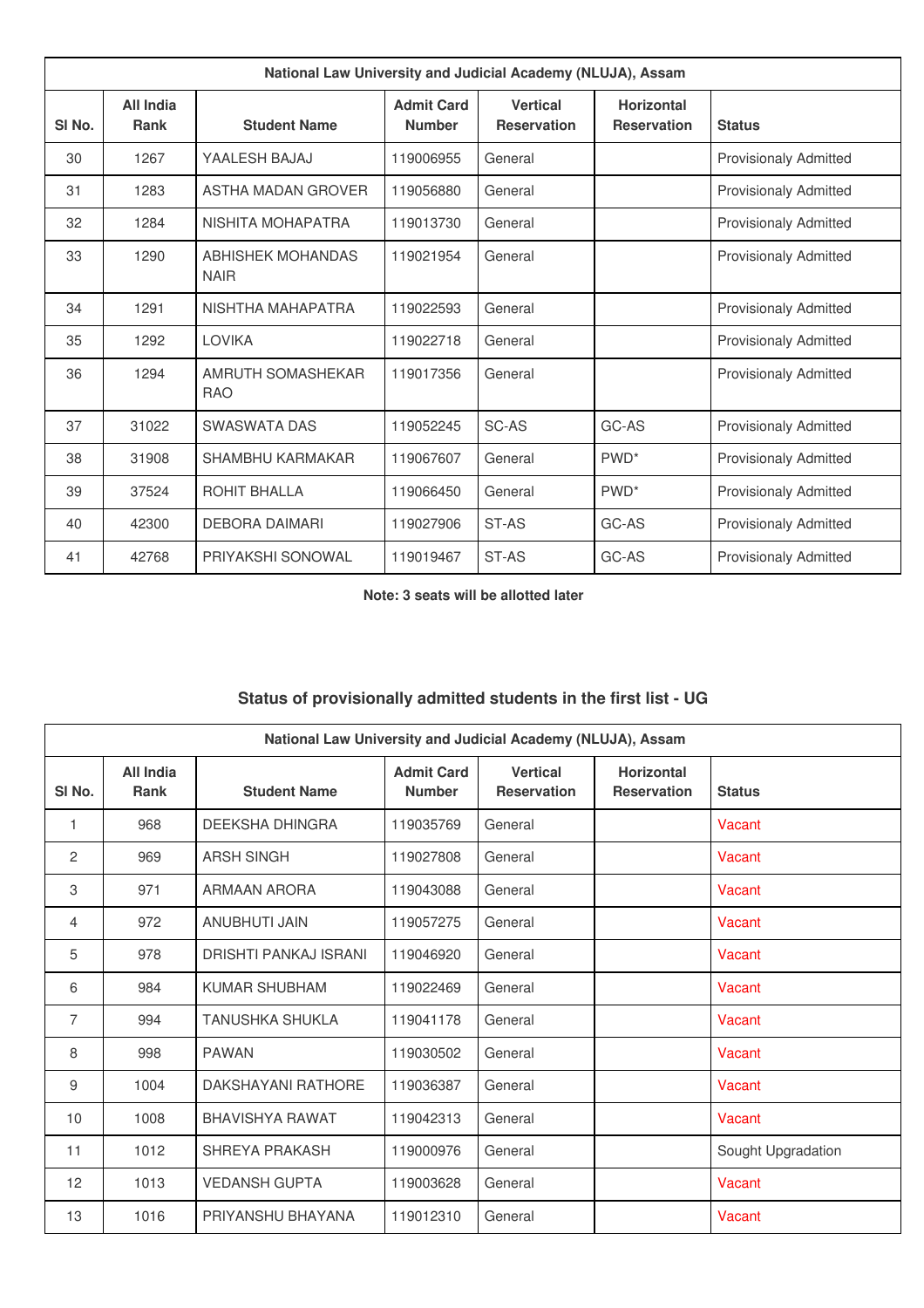| National Law University and Judicial Academy (NLUJA), Assam |                                 |                                 |                                    |                                       |                                         |                    |
|-------------------------------------------------------------|---------------------------------|---------------------------------|------------------------------------|---------------------------------------|-----------------------------------------|--------------------|
| SI No.                                                      | <b>All India</b><br><b>Rank</b> | <b>Student Name</b>             | <b>Admit Card</b><br><b>Number</b> | <b>Vertical</b><br><b>Reservation</b> | <b>Horizontal</b><br><b>Reservation</b> | <b>Status</b>      |
| 14                                                          | 1018                            | AMISHA DWIVEDI                  | 119063556                          | General                               |                                         | Vacant             |
| 15                                                          | 1027                            | RAMASUBRAMANIYAN N              | 119000064                          | General                               |                                         | Vacant             |
| 16                                                          | 1029                            | <b>KESHAV</b>                   | 119037472                          | General                               |                                         | Vacant             |
| 17                                                          | 1034                            | <b>DEEPANSH JAIN</b>            | 119019311                          | General                               |                                         | Vacant             |
| 18                                                          | 1036                            | RUDRAKSH KUMAR<br><b>PANDEY</b> | 119034110                          | General                               |                                         | Vacant             |
| 19                                                          | 1046                            | CHITRAGUPTA SHARAN              | 119001905                          | General                               |                                         | Vacant             |
| 20                                                          | 1051                            | <b>MALIK RAHIL RAJESH</b>       | 119011882                          | General                               |                                         | Sought Upgradation |
| 21                                                          | 1053                            | <b>ANISHA SHARMA</b>            | 119022547                          | General                               |                                         | Vacant             |
| 22                                                          | 1055                            | <b>AYUSHI BISHNOI</b>           | 119027314                          | General                               |                                         | Vacant             |
| 23                                                          | 1065                            | <b>VAIBHAV GEHLOT</b>           | 119005562                          | General                               |                                         | Vacant             |
| 24                                                          | 1068                            | <b>ALISHA SHARMA</b>            | 119036529                          | General                               |                                         | Vacant             |
| 25                                                          | 1075                            | <b>ROHIT GHANGAS</b>            | 119038772                          | General                               |                                         | Vacant             |
| 26                                                          | 1076                            | <b>VARUNI AGARWAL</b>           | 119051657                          | General                               |                                         | Vacant             |
| 27                                                          | 1077                            | PRASIDHI AGRAWAL                | 119010986                          | General                               |                                         | Vacant             |
| 28                                                          | 1081                            | <b>VEDIKA CHWLA</b>             | 119029855                          | General                               |                                         | Vacant             |
| 29                                                          | 1083                            | AKANKSHA DHYANI                 | 119010041                          | General                               |                                         | Vacant             |
| 30                                                          | 1084                            | DHAWAL SRIVASTAVA               | 119039744                          | General                               |                                         | Vacant             |
| 31                                                          | 1085                            | SUKRUTI KHANDELWAL              | 119037167                          | General                               |                                         | Vacant             |
| 32                                                          | 1086                            | <b>SIMRAN PARMAR</b>            | 119000647                          | General                               |                                         | Vacant             |
| 33                                                          | 1087                            | YATIN GAUR                      | 119046062                          | General                               |                                         | Vacant             |
| 34                                                          | 1090                            | SAIBA AGARWAL                   | 119024141                          | General                               |                                         | Vacant             |
| 35                                                          | 1095                            | YOGESH KAUSHIK                  | 119031503                          | General                               |                                         | Vacant             |
| 36                                                          | 1096                            | PRATIK RAJ                      | 119029424                          | General                               |                                         | Vacant             |
| 37                                                          | 1098                            | <b>VEDANT KHANDELWAL</b>        | 119023271                          | General                               |                                         | Vacant             |
| 38                                                          | 1103                            | MIHIR VASHISHTHA                | 119037689                          | General                               |                                         | Sought Upgradation |
| 39                                                          | 1104                            | <b>PUNEET GARG</b>              | 119027771                          | General                               |                                         | Vacant             |
| 40                                                          | 1410                            | <b>ABHINAV SAIKIA</b>           | 119006327                          | General                               | $GC-AS^*$                               | Sought Upgradation |
| 41                                                          | 1804                            | PRANAV CHANDHOKE                | 119010820                          | General                               | $GC-AS^*$                               | Sought Upgradation |
| 42                                                          | 1876                            | SHIVAM BHATTACHARYA             | 119018861                          | General                               | $GC-AS^*$                               | Sought Upgradation |
| 43                                                          | 2552                            | <b>DEBARGHA ROY</b>             | 119061421                          | General                               | $GC-AS^*$                               | Sought Upgradation |
| 44                                                          | 3161                            | SANGITA SHARMA                  | 119004296                          | General                               | $GC-AS^*$                               | Sought Upgradation |
| 45                                                          | 12648                           | ANURAG DAS BHUYAN               | 119009545                          | SC-AS                                 | GC-AS                                   | Sought Upgradation |
| 46                                                          | 21023                           | USHNISH DASGUPTA                | 119016351                          | General                               | PWD <sup>*</sup>                        | Sought Upgradation |